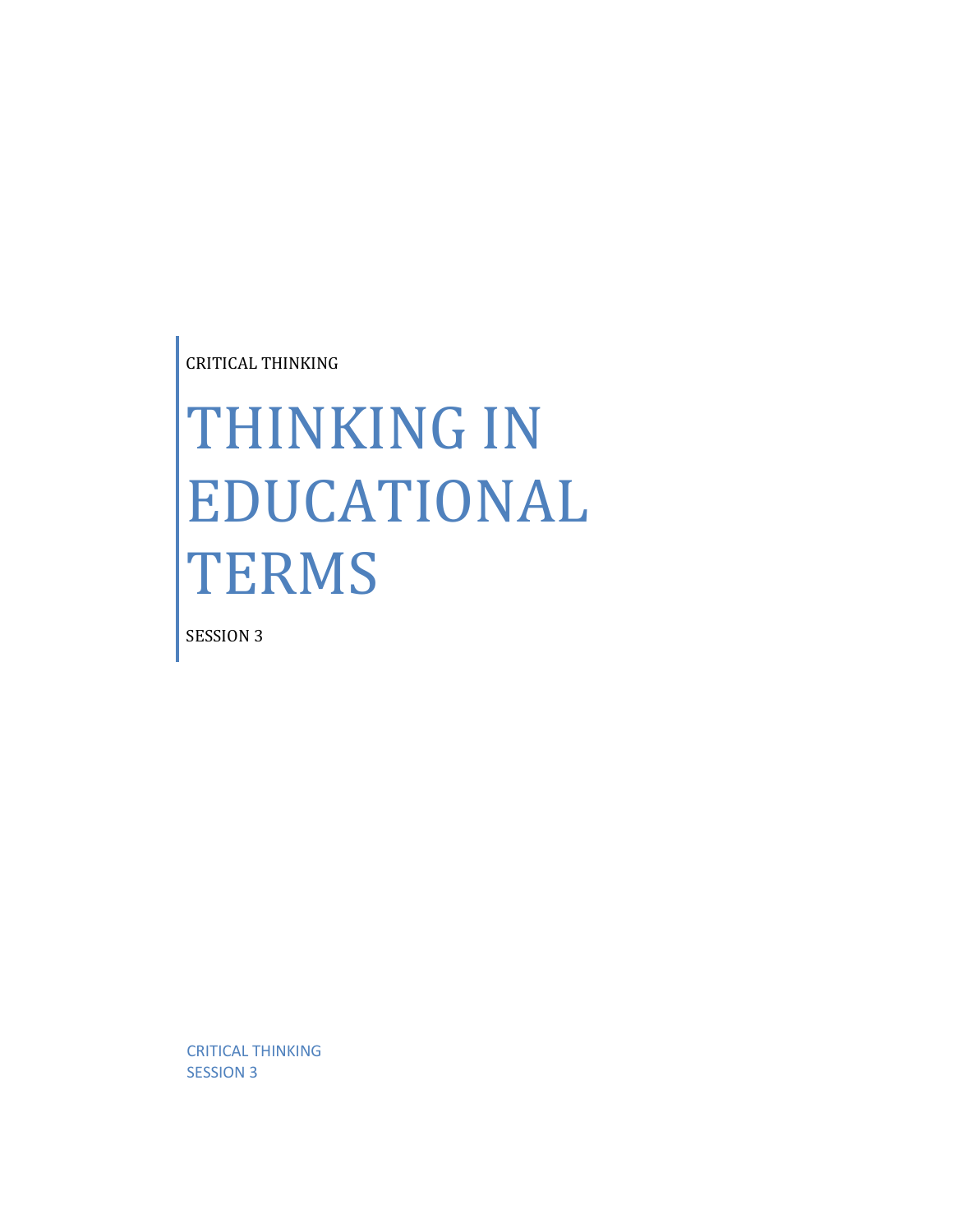# **SESSION 3 THINKING IN EDUCATIONAL TERMS**

**[What Does Critical Thinking Mean in Education?](http://www.educatorstechnology.com/2012/09/critical-thinking-learning.html)**

## Thinking Skills in Education and Life

An important goal of education is helping students learn how to think more effectively. The pages below will help you, as a learner and/or teacher, improve your skills in **Creative Thinking** (to generate ideas) and **Critical Thinking** (to evaluate ideas) and combining these skills into productive **Problem-Solving Skills**:

## **[Creative Thinking](http://www.asa3.org/ASA/education/think/creative.htm#i)**

Be Creative, but... What, Why, and How Can we teach creativity? Research about Creativity

#### **[Critical Thinking](http://www.asa3.org/ASA/education/think/critical.htm#i)**

What is critical thinking? Why teach critical thinking? How to Teach it Effectively Logic of Critical Thinking Ethics of Critical Thinking

### **[Problem-Solving Skills](http://www.asa3.org/ASA/education/think/methods.htm#i)**

Blending Creative-and-Critical Multiple Intelligences & Styles Thinking Skills in Education Methods in Design & Science Problem Solving in Education

Critical thinking is an important skill in the 21st century learning. Education's overall goal is to produce students that will be able to think critically and not just take in things like a parrot. Of course thereis a bunch of other important skills out there but this particular one stands out from the crowd. The thing about ttis skill is that while almost all teachers agree upon its priority in education only few really know what it really means.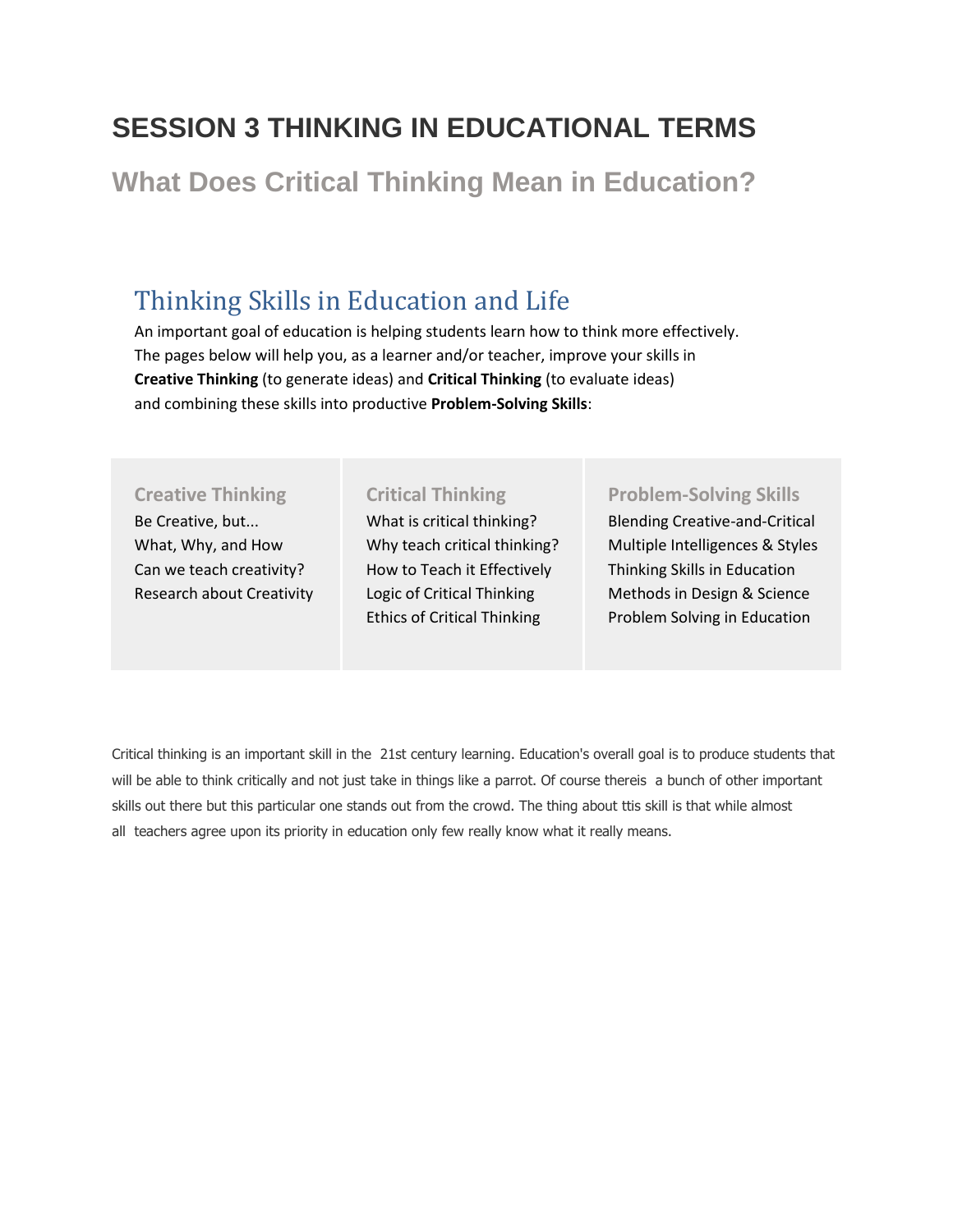

Sometimes the lines between some technical terms are blurred as is the case in the educational jargon when referring to critical thinking as synonymous with creative thinking, a blunder that is though seemingly unimportant yet it can make all the difference for experts. As teachers and educators , we do need to delineate the territory of each term and make sure they do not overlap. We can not say to have developing critical thinking as a goal of our teaching while we still do not understand what it really means to be a critical thinker.

Critical thinking as described in the video below refers to a diverse range of intellectual skills and activities concerned with evaluating information as well as evaluating our thought in a disciplined way.

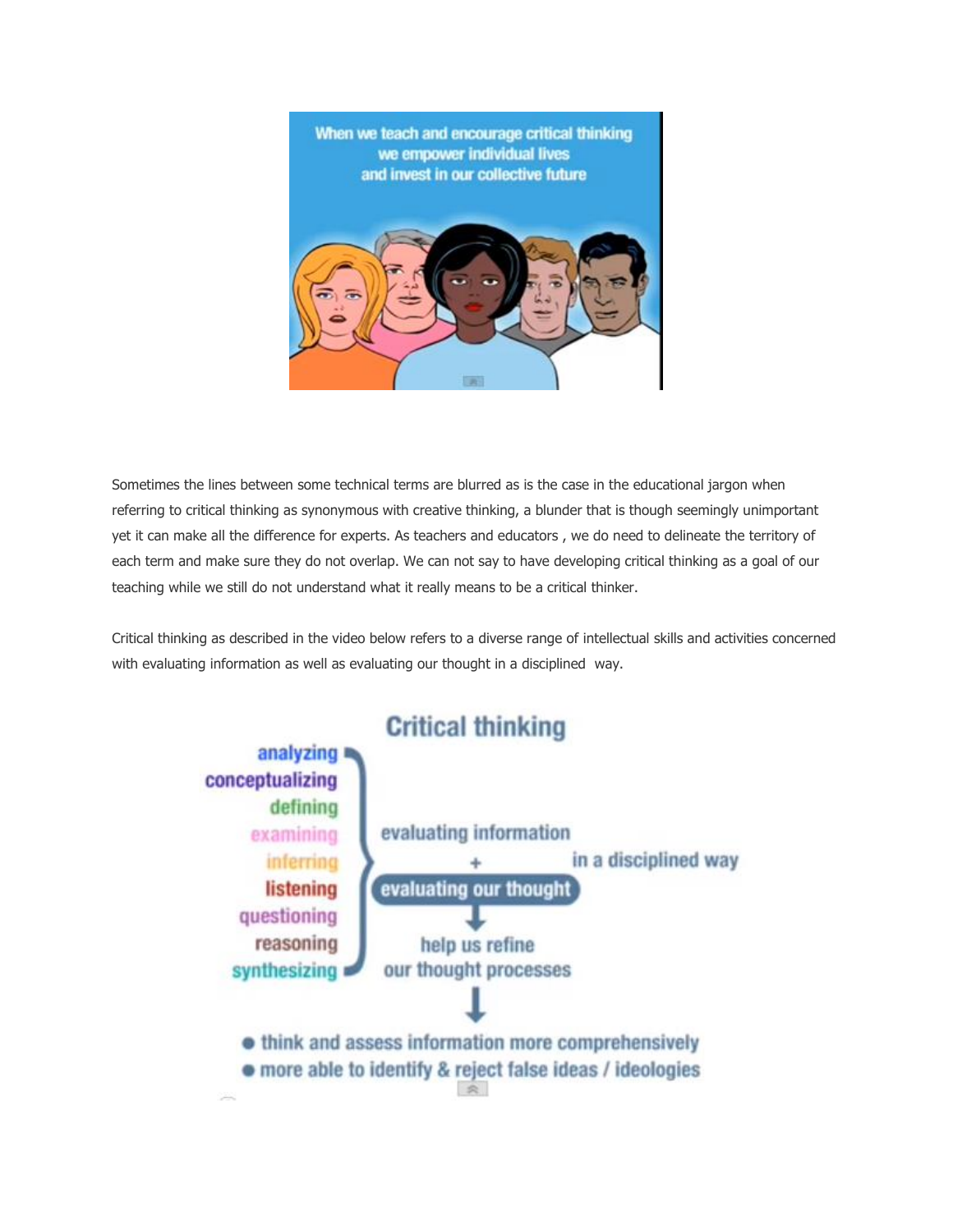Critical thinking has a multitude of benefits for us in education, here are some of them :



I would also recommend that you watch this video, it is one of the best videos I have ever watched on critical thinking. Please make sure you share it with with your students, they will learn alot from it.

Critical Thinking in Education

LEARNING Critical Thinking — Educating Yourself

If you want to learn, you can use online tutorials about The Logic of Critical Thinking offered by Critical Thinking Web plus Mission Critical and Critical Thinking Across the Curriculum, from Hong Kong, San Jose, and Kansas City!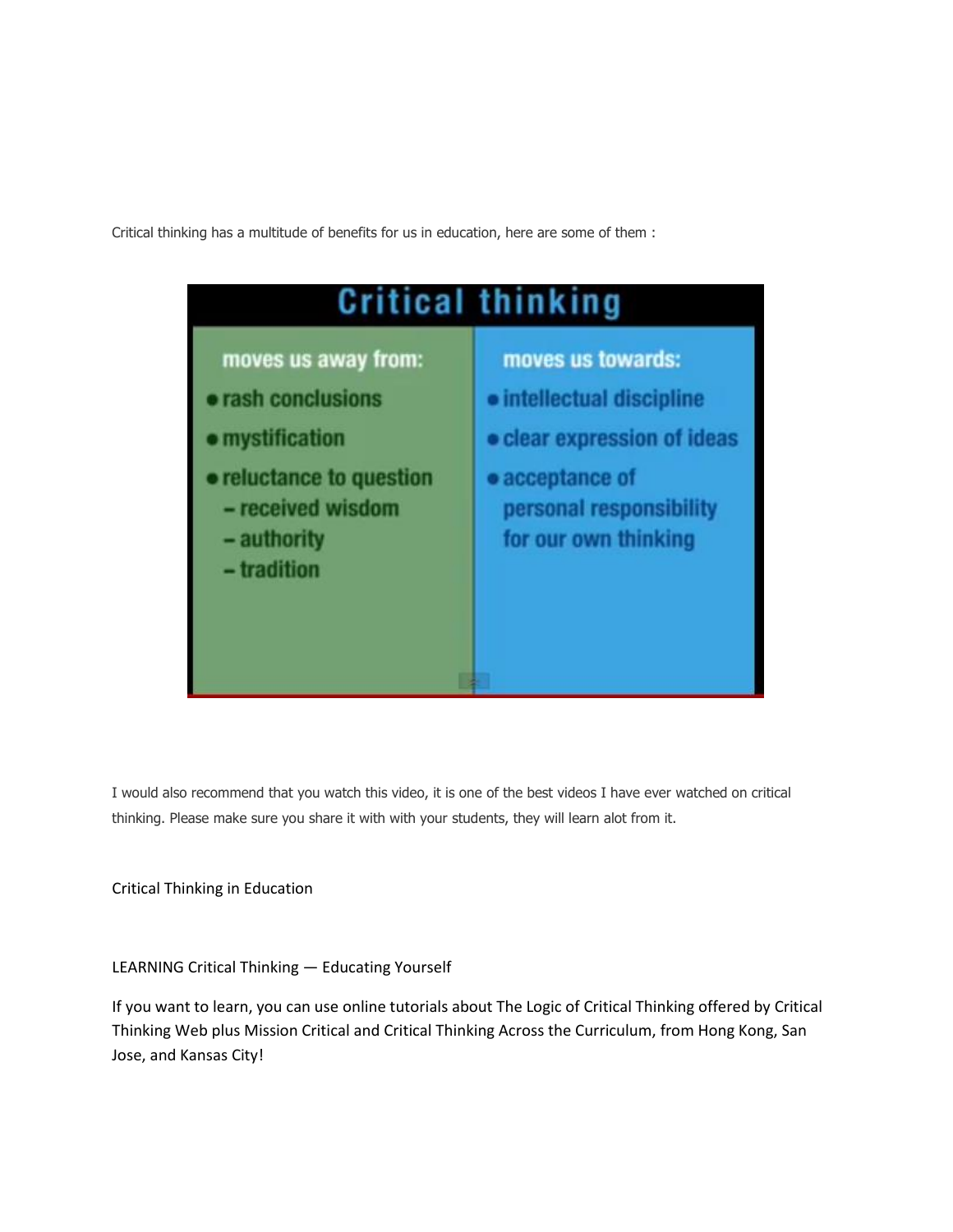#### TEACHING Critical Thinking — Activities & Strategies

 Useful ideas about critical thinking and education are in Critical Thinking by Design (Joanne Kurfiss) and Critical Thinking: Basic Questions and Answers (Richard Paul). For a broad overview, A Brief History of the Idea of Critical Thinking. And to help those responsible for big-picture decisions, Peter Facione (past president of the American Conference of Academic Deans) wrote 26 Case Studies for Conversation and Reflection for academic deans and department chairs.

 Thinking is encouraged by a creative use of Thinking Activities (\*) such as Socratic Teaching (Six Types of Socratic Questions) and other teaching tactics that encourage active learning. \* Eventually there will be "critical thinking activities in the area for TEACHING ACTIVITIES; although most principles of critical thinking are useful for teachers & students at all levels, instructional activities should be customized for students with different ages, experiences, and abilities.

 Dany Adams explains how, "because the scientific method is a formalization of critical thinking, it can be used as a simple model that removes critical thinking from the realm of the intuitive and puts it at the center of a straightforward, easily implemented, teaching strategy," in Critical Thinking and Scientific Method.

 ERIC Digests offers excellent introductory summary/overviews for teaching critical thinking in schools at all levels, from K-12 through higher education — How Can We Teach Critical Thinking? & Promoting Critical Thinking in the Classroom & Strategies for Teaching Critical Thinking — plus methods for teaching critical thinking in the contexts of environmental education & literature & television & adult ESL. { All except "adult ESL" were written between 1989 and 1994, so they're not up-to-date, but most principles for "teaching critical thinking" were discovered/invented before 1989 and are still relevant today. } And ERIC has a wide range of resources, letting you search for research & other information about thinking skills (critical thinking, evaluative thinking, decision making, ...) and much more.

The evaluation of thinking skills is a challenge. Accurate evaluation of a thinking skill  $-$  or even defining precisely what the "skill" is, and how we can observe and measure it — is much more difficult than evaluating knowledge. Some educators have accepted the challenge, and (as one example) Insight Assessment describes options for evaluation of critical thinking.

 Critical Thinking on the Web offers links to many interesting, useful resources about critical thinking in a WIDE variety of areas, for teaching & tutorials and more. It's run by Tim van Gelder, whose specialty is Argument Mapping

 The Center for Critical Thinking (led by Richard Paul) offers a links-page for critical thinking education — scroll down their page to "Higher Education Strategies & Samples" and "K-12 Strategies & Samples" and "For Students"; and they describe research about critical thinking in colleges with links to "Effect of a Model for Critical Thinking..." and "The Effect of Richard Paul's Universal Elements..." and the full Executive Summary for a study of 56 universities (public & private) to "Determine Faculty Emphasis on Critical Thinking in Instruction." Of course, education also occurs outside schools, and most thinking occurs outside the classroom in everyday life and business (a workshop) and other areas of life.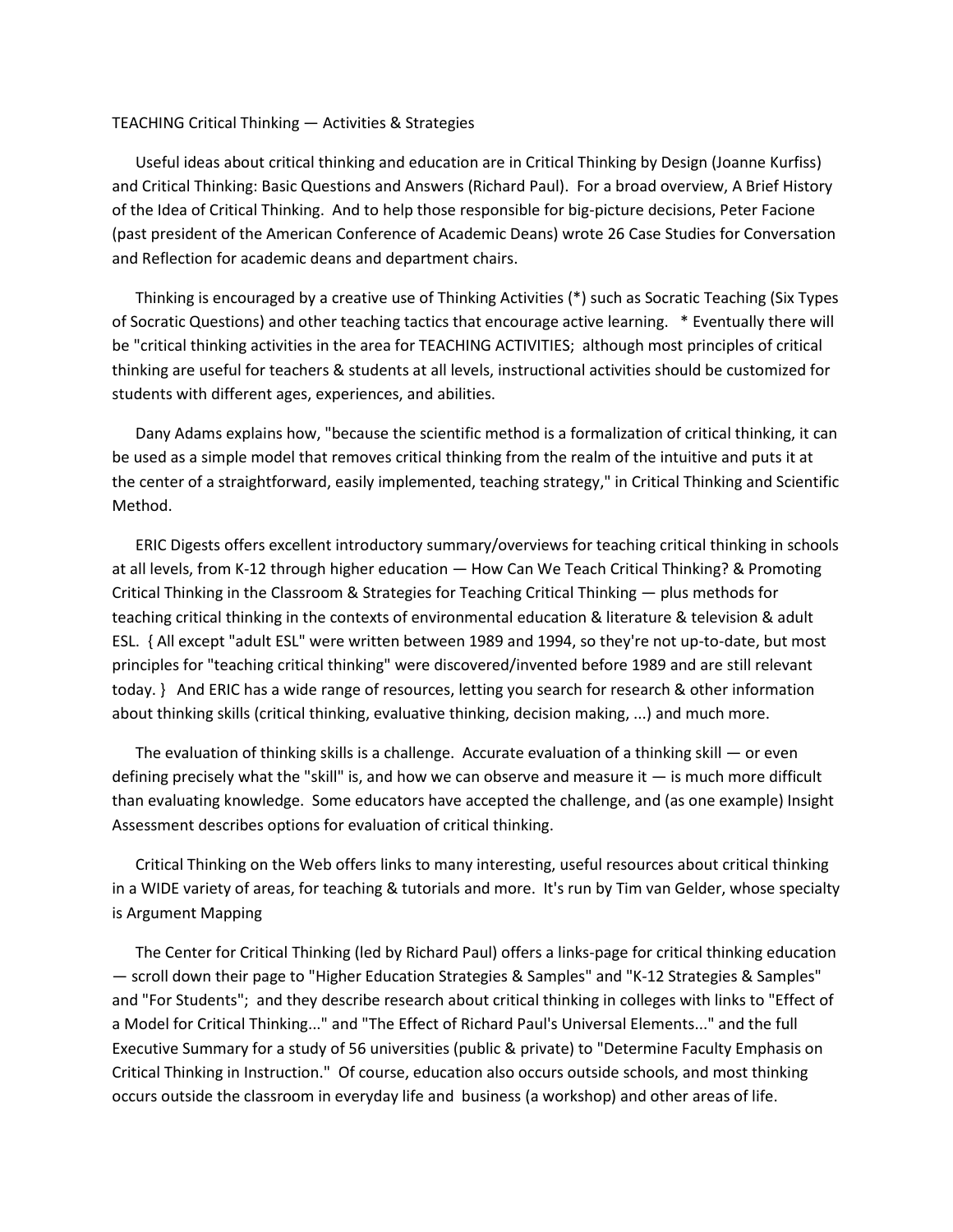The Role of Critical Thinking in Education and Life

 All proponents of thinking skills (critical, creative,...) emphasize the relevance of thinking for many aspects of life, not just those usually associated with "thinking." For example, the Critical Thinking Community says, "Critical thinking is the art of taking charge of your own mind. Its value is simple: if we can take charge of our own minds, we can take charge of our lives."

In another page they describe the centrality of thinking, and a common educational problem:

 "Critical thinking is not an isolated goal unrelated to other important goals in education. Rather, it is a seminal goal which, done well, simultaneously facilitates a rainbow of other ends. It is best conceived, therefore, as the hub around which all other educational ends cluster. For example, as students learn to think more critically, they become more proficient at historical, scientific, and mathematical thinking. Finally, they develop skills, abilities, and values crucial to success in everyday life. ...

 Recent research suggests that critical thinking is not typically an intrinsic part of instruction at any level. Students come without training in it, while faculty tend to take it for granted as an automatic byproduct of their teaching. Yet without critical thinking systematically designed into instruction, learning is transitory and superficial."

The Logic of Critical Thinking

 The essence of critical thinking is logic, and logical evaluation — by using reality checks and quality checks — is the essence of Scientific Method and Design Method. On the other end of the logic spectum, we see a variety of Logical Fallacies that include circular reasoning and strawman arguments.

 The main content is in six pages: Critical Thinking Core Concepts (supplemented by Truth Tables), Informal Fallacies (which are interesting because they make a direct connection with everyday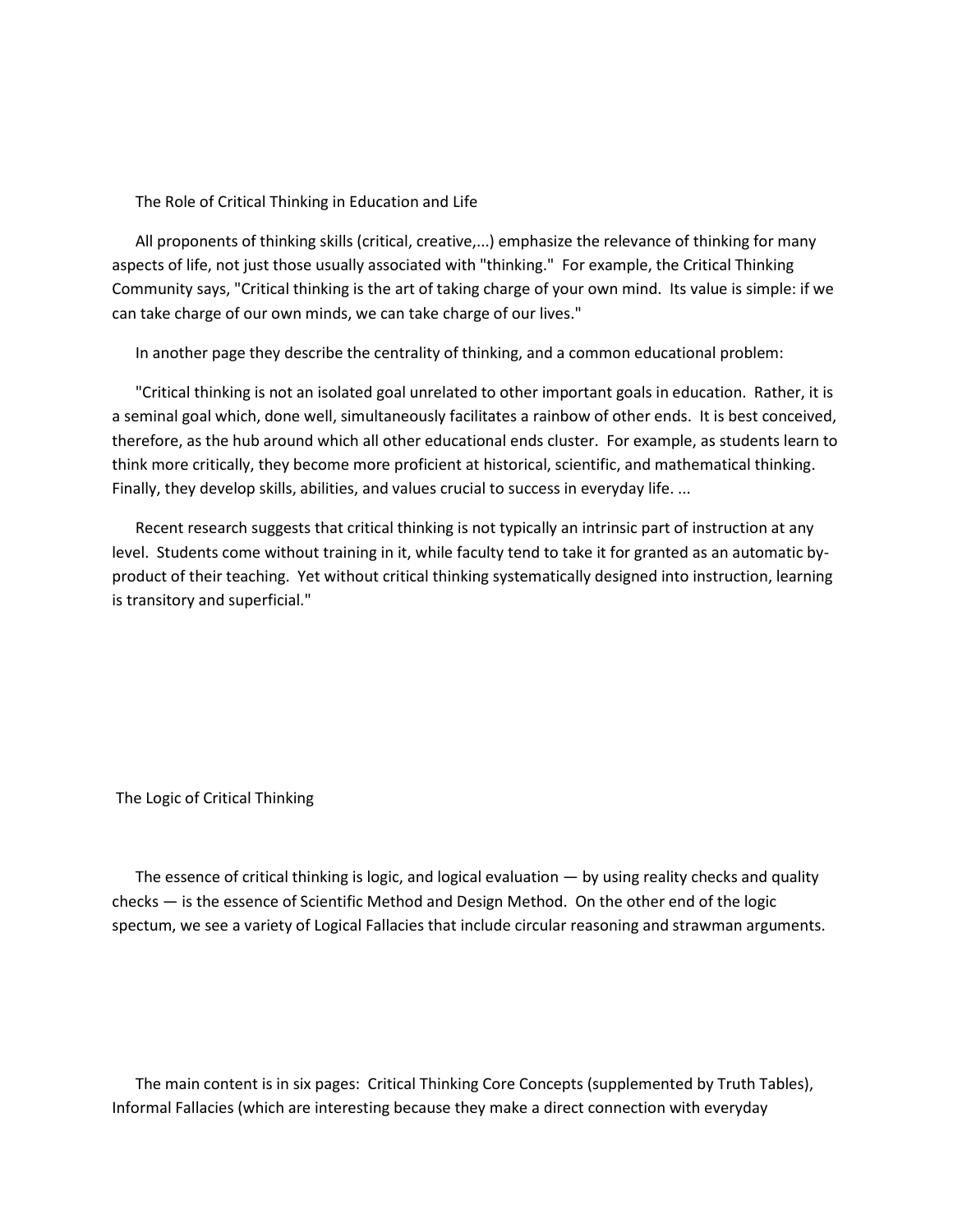experience); Facts, Opinions and Reasoned Judgements; Statistical Arguments; Charts & Graphs and Visual Trickery.

 You can also explore other pages, starting with the Home Page and moving on to the Table of Contents which provides an overview of topics in the six main pages and also has links to other pages about teaching, software, and deduction, plus resources for critical thinking in specific disciplines (psychology, philosophy, law, political science, english, music, math, automotive, office systems, nursing, writing, and reading), and more.

The Ethics of Critical Thinking

Peter Facione describes a limitation that occurs with all types of thinking:

 A person can be good at critical thinking, meaning that the person can have the appropriate dispositions and be adept at the cognitive processes, while still not being a good (in the moral sense) critical thinker. For example, a person can be adept at developing arguments and then, unethically, use this skill to mislead and exploit a gullible person, perpetrate a fraud, or deliberately confuse and confound, and frustrate a project.

 The experts were faced with an interesting problem. Some, a minority, would prefer to think that critical thinking, by its very nature, is inconsistent with the kinds of unethical and deliberately counterproductive examples given. They find it hard to imagine a person who was good at critical thinking not also being good in the broader personal and social sense. In other words, if a person were "really" a "good critical thinker" in the procedural sense and if the person had all the appropriate dispositions, then the person simply would not do those kinds of exploitive and aggravating things.

 The large majority, however, hold the opposite judgment. They are firm in the view that good critical thinking has nothing to do with... any given set of ethical values or social mores. The majority of experts maintain that critical thinking conceived of as we have described it above, is, regrettably, not inconsistent with its unethical use. A tool, an approach to situations, these can go either way, ethically speaking, depending on the character, integrity, and principles of the persons who possess them. So, in the final analysis the majority of experts maintained that "it is an inappropriate use of the term to deny that someone is engaged in critical thinking on the grounds that one disapproves ethically of what the person is doing. What critical thinking means, why it is of value, and the ethics of its use are best regarded as three distinct concerns." { from Critical Thinking: What It Is and Why It Counts }